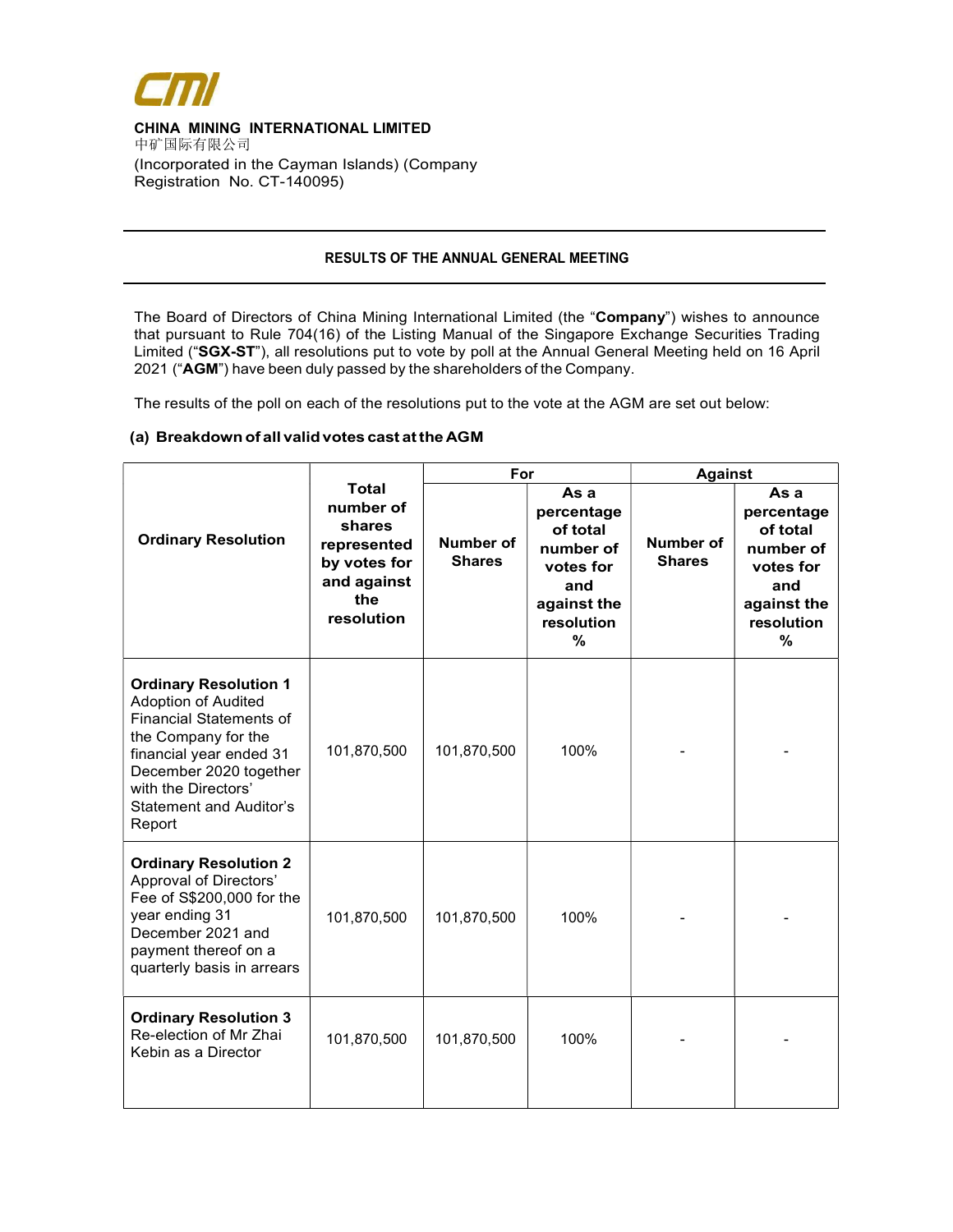| <b>Ordinary Resolution 4</b><br>Re-election of Ms Dong<br>Lingling as a Director                                                 | 101,870,500 | 101,870,500 | 100% |  |
|----------------------------------------------------------------------------------------------------------------------------------|-------------|-------------|------|--|
| <b>Ordinary Resolution 5</b><br>Re-election of Mr Lim<br>Han Boon as a Director                                                  | 101,870,500 | 101,870,500 | 100% |  |
| <b>Ordinary Resolution 6</b><br>Re-appointment of<br><b>Crowe Horwath First</b><br>Trust LLP as Auditors of<br>the Company       | 101,870,500 | 101,870,500 | 100% |  |
| <b>Ordinary Resolution</b><br>7A Continuing in office<br>by Mr Lim Han Boon as<br>Independent Director<br>(Tier 1 voting)        | 101,870,500 | 101,870,500 | 100% |  |
| <b>Ordinary Resolution</b><br><b>7B</b> Continuing in office<br>by Mr Lim Han Boon as<br>Independent Director<br>(Tier 2 voting) | 51,645,500  | 51,645,500  | 100% |  |
| <b>Ordinary Resolution</b><br>8A Continuing in office<br>by Mr Ning Jincheng as<br>Independent Director<br>(Tier 1 voting)       | 101,870,500 | 101,870,500 | 100% |  |
| <b>Ordinary Resolution</b><br>8B Continuing in office<br>by Mr Ning Jincheng as<br>Independent Director<br>(Tier 2 voting)       | 51,645,500  | 51,645,500  | 100% |  |
| <b>Ordinary Resolution</b><br>9A Continuing in office<br>by Mr Chan Siew Wei as<br>Independent Director<br>(Tier 1 voting)       | 101,870,500 | 101,870,500 | 100% |  |
| <b>Ordinary Resolution</b><br>9B Continuing in office<br>by Mr Chan Siew Wei as<br>Independent Director<br>(Tier 2 voting)       | 51,645,500  | 51,645,500  | 100% |  |
| <b>Ordinary Resolution 10</b><br>Authority to allot and<br>issue shares                                                          | 101,870,500 | 101,870,500 | 100% |  |